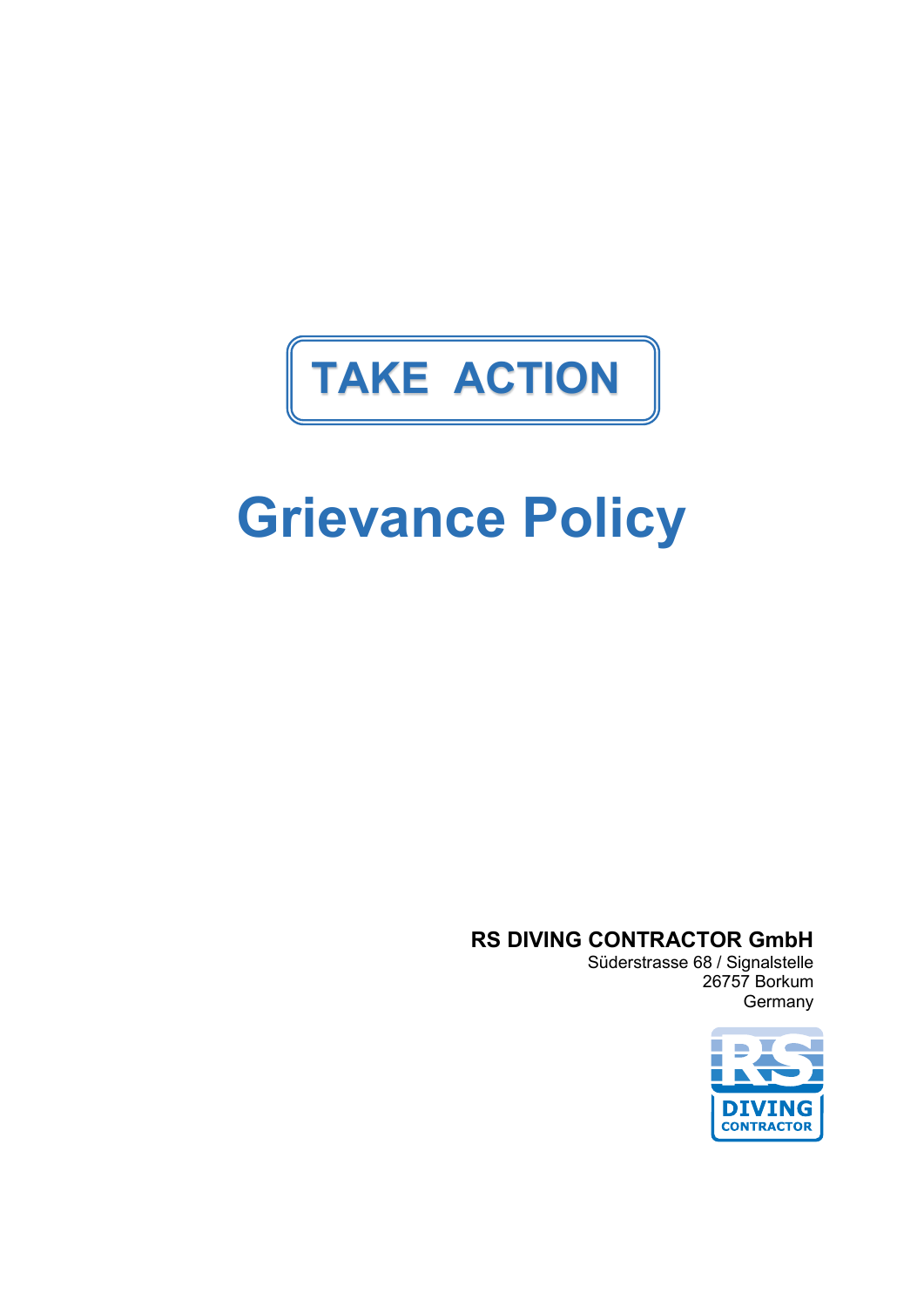| <b>IFIN</b>                                      | Project:  | N/A              |              |     | Date:     | 05.11.2020 |
|--------------------------------------------------|-----------|------------------|--------------|-----|-----------|------------|
| <u>INDI</u><br>DIVING<br>CONTRACTOR <sup>1</sup> | Document: | <b>PCY</b>       | Project No.: | N/A | Revision: | Δ          |
|                                                  | Name:     | Grievance Policy |              |     | Page:     | $2$ of 6   |

## **Document History**

| Rev. | <b>Date</b> | <b>Summary of Changes</b>                                       | <b>Author</b>    | <b>Reviewed / Approved</b> |
|------|-------------|-----------------------------------------------------------------|------------------|----------------------------|
|      | 03.04.2014  | Creation of Document                                            | Steven Armstrong | Andreas Stutz              |
| 2    | 22.09.2014  | Formatting                                                      | Anette Münchau   | Steven Armstrong           |
| 3    | 21.11.2016  | <b>Updated Entire Document</b>                                  | Anette Münchau   | Kurt Rohde                 |
| 4    | 05.11.2020  | Update Header and Footer,<br>References, Added<br>Abbreviations | Anette Münchau   | Kurt Rohde                 |
|      |             |                                                                 |                  |                            |

#### CONFIDENTIAL:

All rights reserved. This document may contain confidential or proprietary information. Passing on or copying of this document, or use and communication of its contents is not permitted without prior written authorization from RS DIVING CONTRACTOR GmbH.

## **References**

| No. | <b>Document</b>                                                         |
|-----|-------------------------------------------------------------------------|
| 1   | Occupational Safety and Health Act (Arbeitsschutzgesetz, ArbSchG)       |
| 2   | General Equal Treatment Act (Allgemeines Gleichbehandlungsgesetz, AGG)  |
| 3   | Employment Protection Act (Kündigungsschutzgesetz, KSchG)               |
| 4   | German Civil Code (Bürgerliches Gesetzbuch, BGB)                        |
| 5   | Discipline Policy RS DIVING CONTRACTOR GmbH                             |
| 6   | Observation Cards and Observation Card Manual RS DIVING CONTRACTOR GmbH |



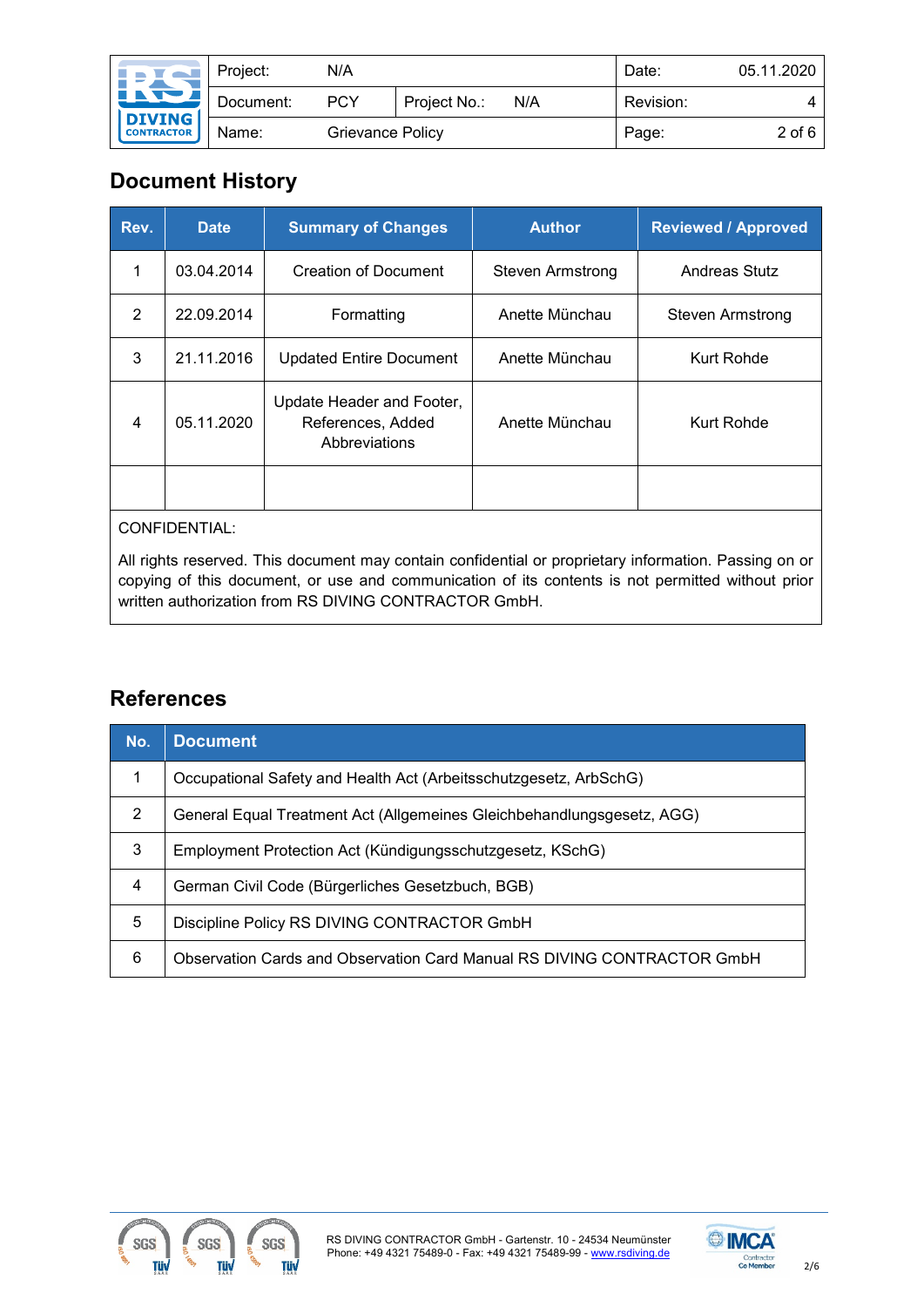| <b>INSTALL</b>                               | Project:  | N/A              |              |     | Date:     | 05.11.2020 |
|----------------------------------------------|-----------|------------------|--------------|-----|-----------|------------|
| <u>Lity /</u><br>DIVING<br><b>CONTRACTOR</b> | Document: | <b>PCY</b>       | Project No.: | N/A | Revision: |            |
|                                              | Name:     | Grievance Policy |              |     | Page:     | 3 of 6     |

## **Abbreviations**

| Term           | <b>Definition</b>                                                 |
|----------------|-------------------------------------------------------------------|
| <b>AGG</b>     | General Equal Treatment Act (Allgemeines Gleichbehandlungsgesetz) |
| <b>ArbSchG</b> | Occupational Safety and Health Act (Arbeitsschutzgesetz)          |
| <b>BGB</b>     | German Civil Code (Bürgerliches Gesetzbuch)                       |
| <b>IMCA</b>    | International Marine Contractors Association                      |
| <b>KSchG</b>   | Employment Protection Act (Kündigungsschutzgesetz)                |
| N/A            | Not Applicable                                                    |
| PCY            | Policy                                                            |
| Rev.           | Revision                                                          |



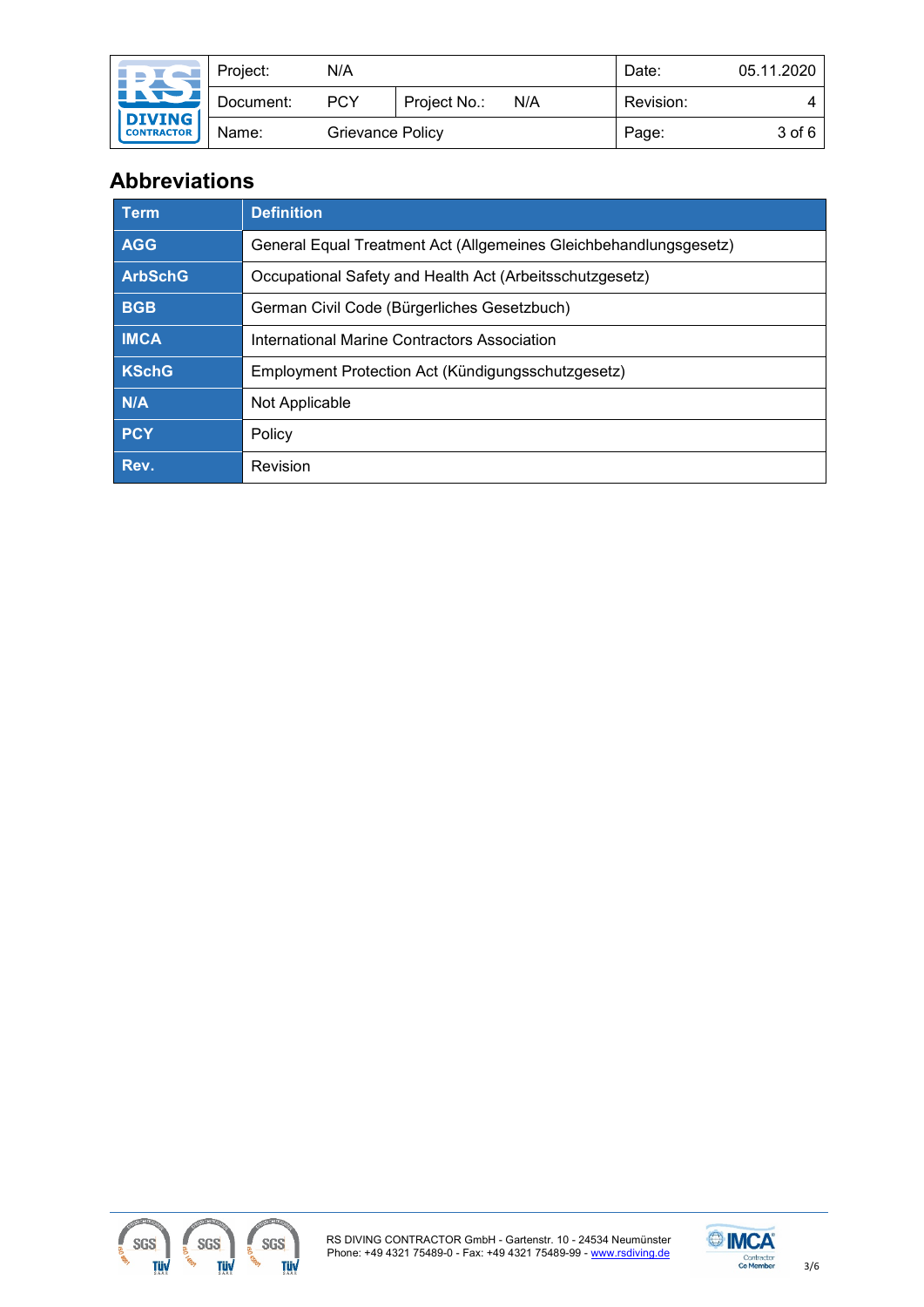| I N AI                                              | Project:  | N/A        |                  |     | Date:     | 05.11.2020 |
|-----------------------------------------------------|-----------|------------|------------------|-----|-----------|------------|
| <u>Line i</u><br><b>DIVING</b><br><b>CONTRACTOR</b> | Document: | <b>PCY</b> | Project No.:     | N/A | Revision: | 4          |
|                                                     | Name:     |            | Grievance Policy |     | Page:     | 4 of 6     |

## **Content**

#### Page



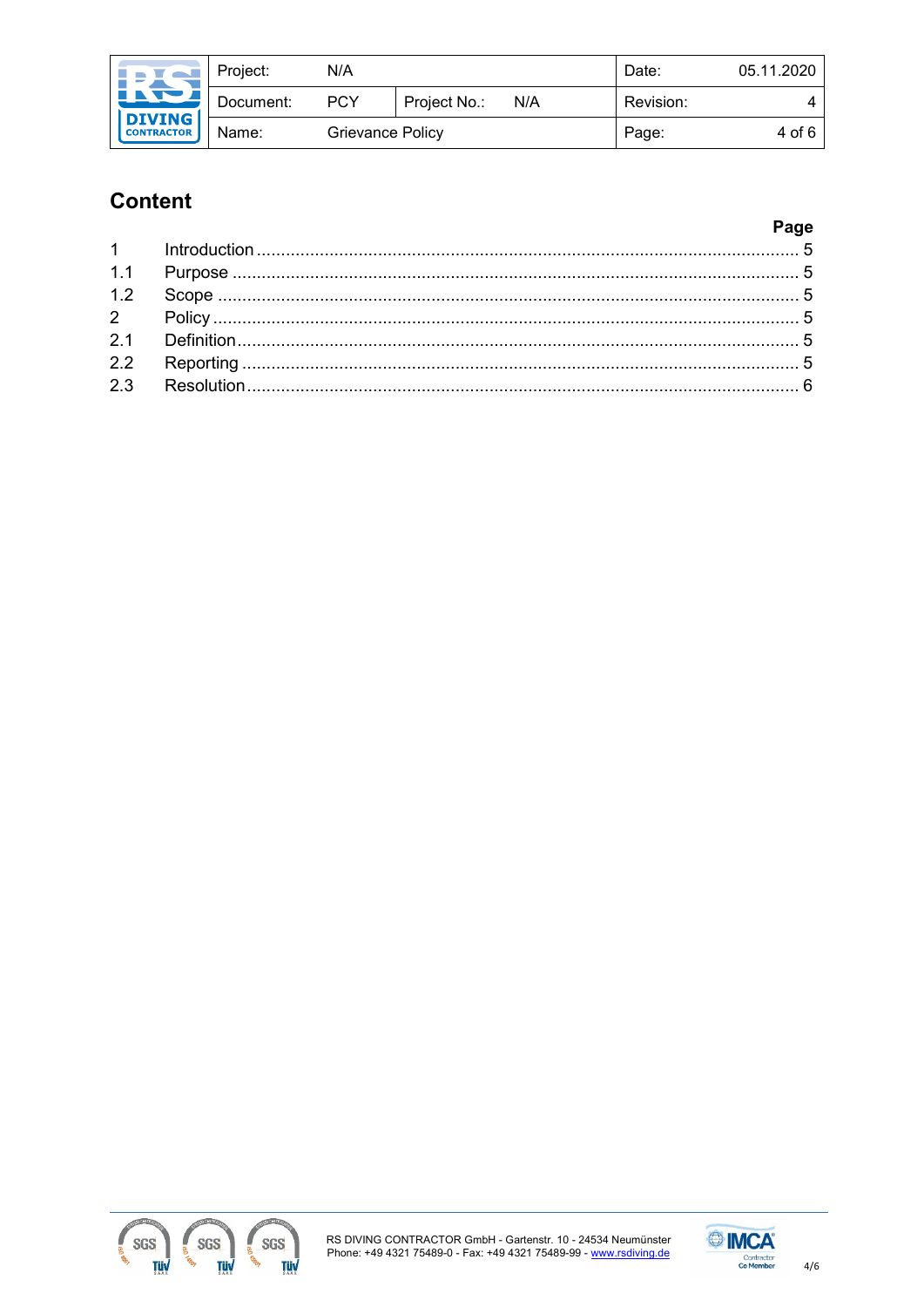| <b>INSTALL</b><br><u>INDI</u><br><b>DIVING</b><br><b>CONTRACTOR</b> | Project:  | N/A              |              |     | Date:     | 05.11.2020 |
|---------------------------------------------------------------------|-----------|------------------|--------------|-----|-----------|------------|
|                                                                     | Document: | PCY              | Project No.: | N/A | Revision: |            |
|                                                                     | Name:     | Grievance Policy |              |     | Page:     | 5 of 6     |

## <span id="page-4-0"></span>**1 Introduction**

#### <span id="page-4-1"></span>**1.1 Purpose**

The purpose of this policy is to provide management and employees of RS DIVING CONTRACTOR GmbH a framework within which grievances will be handled and to facilitate the resolution of employee grievances that may arise over employmentrelated issues as informally and effectively as possible and without the unnecessary escalation of disputes.

#### <span id="page-4-2"></span>**1.2 Scope**

This policy is applicable to all employees of RS DIVING CONTRACTOR GmbH, to include those employees hired on a freelance, temporary, full time or part-time basis.

## <span id="page-4-3"></span>**2 Policy**

### <span id="page-4-4"></span>**2.1 Definition**

A grievance is a complaint or concern that an employee (the complainant) may have in relation to the conduct of a manager or another employee towards the complainant, or a working condition, issue, or incident that has taken place or persists in the workplace.

#### <span id="page-4-5"></span>**2.2 Reporting**

At first, a grievance should be raised with the complainant's immediate supervisor/manager, unless the issue concerns the supervisor/manager.



If it is not possible to resolve the grievance immediately, it should be raised in writing on an Observation Card. The employee should state as clearly and concisely as possible what the issue is in the "Your Observations" section

| <b>BEVERG</b>                                                     | to be infection for Maxweder's Strategies of Supervisors (1)<br><b>DESANT WE ASSOCIATE</b>                                                                   |
|-------------------------------------------------------------------|--------------------------------------------------------------------------------------------------------------------------------------------------------------|
|                                                                   | busine card no. (buts of restated for:<br>La Nord W. Angleis der Annahme-                                                                                    |
| <b>Vehicle Detections</b>                                         | Name Augustratorizant / eugenelemi)                                                                                                                          |
| <b>Any arthurs hokes?</b><br><b>KIND REPORT OF A RIVER AND IN</b> |                                                                                                                                                              |
|                                                                   |                                                                                                                                                              |
| <b>Distribution*1</b><br><b>HOMAN</b>                             | Sain of CC to be well to RS DOWNE officer (SE)<br>Inform seesel monter about (IC)<br>torio for credit and how month to<br>Coments of DC to be refit to plant |

and describe the desired outcome/solution in the "Any actions taken by you/suggestion" section. Additional pages may be attached to the card if necessary. Grievances should be raised as soon as possible and at the lowest level possible in the circumstances and shouldn't be escalated unnecessarily.